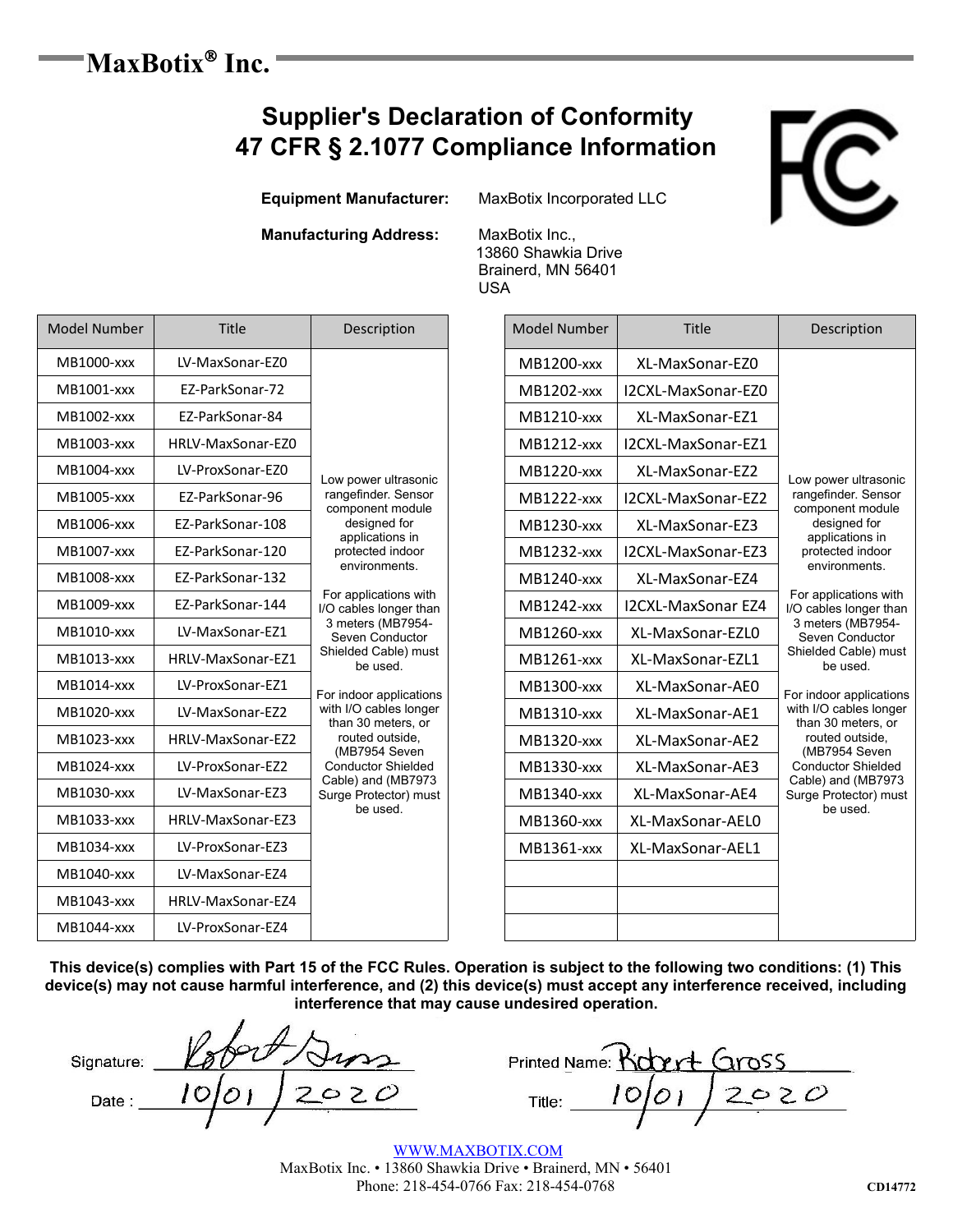# $-MaxBotix$ <sup>®</sup> Inc.

## **Supplier's Declaration of Conformity 47 CFR § 2.1077 Compliance Information**

**Equipment Manufacturer:** MaxBotix Incorporated LLC

**Manufacturing Address:** MaxBotix Inc.,

13860 Shawkia Drive Brainerd, MN 56401 USA

| Model Number | Title             | Description                                                                                                                           | Model Number | Title                    |                    |                   |            |                    |  |
|--------------|-------------------|---------------------------------------------------------------------------------------------------------------------------------------|--------------|--------------------------|--------------------|-------------------|------------|--------------------|--|
| MB7040-xxx   | I2CXL-MaxSonar-WR |                                                                                                                                       |              |                          |                    |                   | MB7334-xxx | HRXL-MaxSonar-WRS3 |  |
| MB7051-xxx   | XL-MaxSonar-WRML  |                                                                                                                                       | MB7344-xxx   | HRXL-MaxSonar-WRST4      |                    |                   |            |                    |  |
| MB7052-xxx   | XL-MaxSonar-WRM1  |                                                                                                                                       |              | MB7354-xxx               | HRXL-MaxSonar-WRS5 |                   |            |                    |  |
| MB7053-xxx   | XL-MaxSona-WRML1  | Low power ultrasonic                                                                                                                  | MB7360-xxx   | HRXL-MaxSonar-WR         | Low power ultras   |                   |            |                    |  |
| MB7060-xxx   | XL-MaxSonar-WR1   | rangefinder. Sensor                                                                                                                   | MB7363-xxx   | HRXL-MaxSonar-WRLS       |                    |                   |            |                    |  |
| MB7062-xxx   | XL-MaxSonar-WR1   | component module.                                                                                                                     | MB7364-xxx   | HRXL-MaxSonar-WRS        |                    |                   |            |                    |  |
| MB7066-xxx   | XL-MaxSonar-WRL1  | For applications with<br>I/O cables longer than<br>3 meters (MB7954-<br>Seven Conductor                                               |              | MB7366-xxx               | HRXL-MaxSonar-WRL  | I/O cables longer |            |                    |  |
| MB7070-xxx   | XL-MaxSonar-WRA1  |                                                                                                                                       | MB7368-xxx   | HRXL-MaxSonar-WRML       | Shielded Cable) r  |                   |            |                    |  |
| MB7072-xxx   | XL-MaxSonar-WRA1  | Shielded Cable) must<br>be used.                                                                                                      | MB7369-xxx   | HRXL-MaxSonar-WRM        |                    |                   |            |                    |  |
| MB7076-xxx   | XL-MaxSonar-WRLA1 | For applications with<br>I/O cables longer than<br>30 meters, or routed<br>outside, (MB7954<br>Seven Conductor<br>Shielded Cable) and | MB7374-xxx   | HRXL-MaxSonar-WRST7      |                    |                   |            |                    |  |
| MB7092-xxx   | XL-MaxSon-WRMA1   |                                                                                                                                       | MB7375-xxx   | <b>HRXL-MaxSonar WRB</b> |                    |                   |            |                    |  |
| MB7137-xxx   | I2C-TrashSonar-WR |                                                                                                                                       | MB7380-xxx   | HRXL-MaxSonar-WRT        |                    |                   |            |                    |  |
| MB7138-xxx   | XL-TrashSonar-WRM |                                                                                                                                       | MB7383-xxx   | HRXL-MaxSonar-WRLST      |                    |                   |            |                    |  |
| MB7139-xxx   | XL-TrashSonar-WR  | (MB7973 Surge<br>Protector) must be                                                                                                   | MB7384-xxx   | HRXL-MaxSonar-WRST       |                    |                   |            |                    |  |
|              |                   | used.                                                                                                                                 | MB7386-xxx   | HRXL-MaxSonar-WRLT       |                    |                   |            |                    |  |
|              |                   |                                                                                                                                       | MB7388-xxx   | HRXL-MaxSonar-WRMLT      |                    |                   |            |                    |  |
|              |                   |                                                                                                                                       | MB7389-xxx   | HRXL-MaxSonar-WRMT       |                    |                   |            |                    |  |
|              |                   |                                                                                                                                       | MB7395-xxx   | HRXL-MaxSonar-WRBT       |                    |                   |            |                    |  |

| Model Number | <b>Title</b>                                | Description                                                  |
|--------------|---------------------------------------------|--------------------------------------------------------------|
| MB7334-xxx   | HRXL-MaxSonar-WRS3                          |                                                              |
| MB7344-xxx   | HRXL-MaxSonar-WRST4                         |                                                              |
| MB7354-xxx   | HRXL-MaxSonar-WRS5                          |                                                              |
| MB7360-xxx   | HRXL-MaxSonar-WR                            | Low power ultrasonic                                         |
| MB7363-xxx   | HRXL-MaxSonar-WRLS                          | rangefinder. Sensor<br>component module.                     |
| MB7364-xxx   | HRXL-MaxSonar-WRS                           | For applications with                                        |
| MB7366-xxx   | HRXL-MaxSonar-WRL<br>I/O cables longer than |                                                              |
| MB7368-xxx   | HRXL-MaxSonar-WRML                          | 3 meters (MB7954-<br>Seven Conductor<br>Shielded Cable) must |
| MB7369-xxx   | HRXI-MaxSonar-WRM                           |                                                              |
| MB7374-xxx   | HRXI-MaxSonar-WRST7                         | For applications with                                        |
| MB7375-xxx   | <b>HRXL-MaxSonar WRB</b>                    | I/O cables longer than<br>30 meters, or routed               |
| MB7380-xxx   | <b>HRXI-MaxSonar-WRT</b>                    | outside, (MB7954<br>Seven Conductor                          |
| MB7383-xxx   | <b>HRXI-MaxSonar-WRIST</b>                  | Shielded Cable) and<br>(MB7973 Surge                         |
| MB7384-xxx   | <b>HRXI-MaxSonar-WRST</b>                   | Protector) must be<br>used                                   |
| MB7386-xxx   | HRXI-MaxSonar-WRIT                          |                                                              |
| MB7388-xxx   | HRXL-MaxSonar-WRMLT                         |                                                              |
| MB7389-xxx   | HRXL-MaxSonar-WRMT                          |                                                              |
| MB7395-xxx   | HRXL-MaxSonar-WRBT                          |                                                              |

**This device(s) complies with Part 15 of the FCC Rules. Operation is subject to the following two conditions: (1) This device(s) may not cause harmful interference, and (2) this device(s) must accept any interference received, including interference that may cause undesired operation.**

 $\mathbb{Z}$  best  $\mathbb{Z}$ 

Date:  $10012020$  Title:  $1001200$ Title: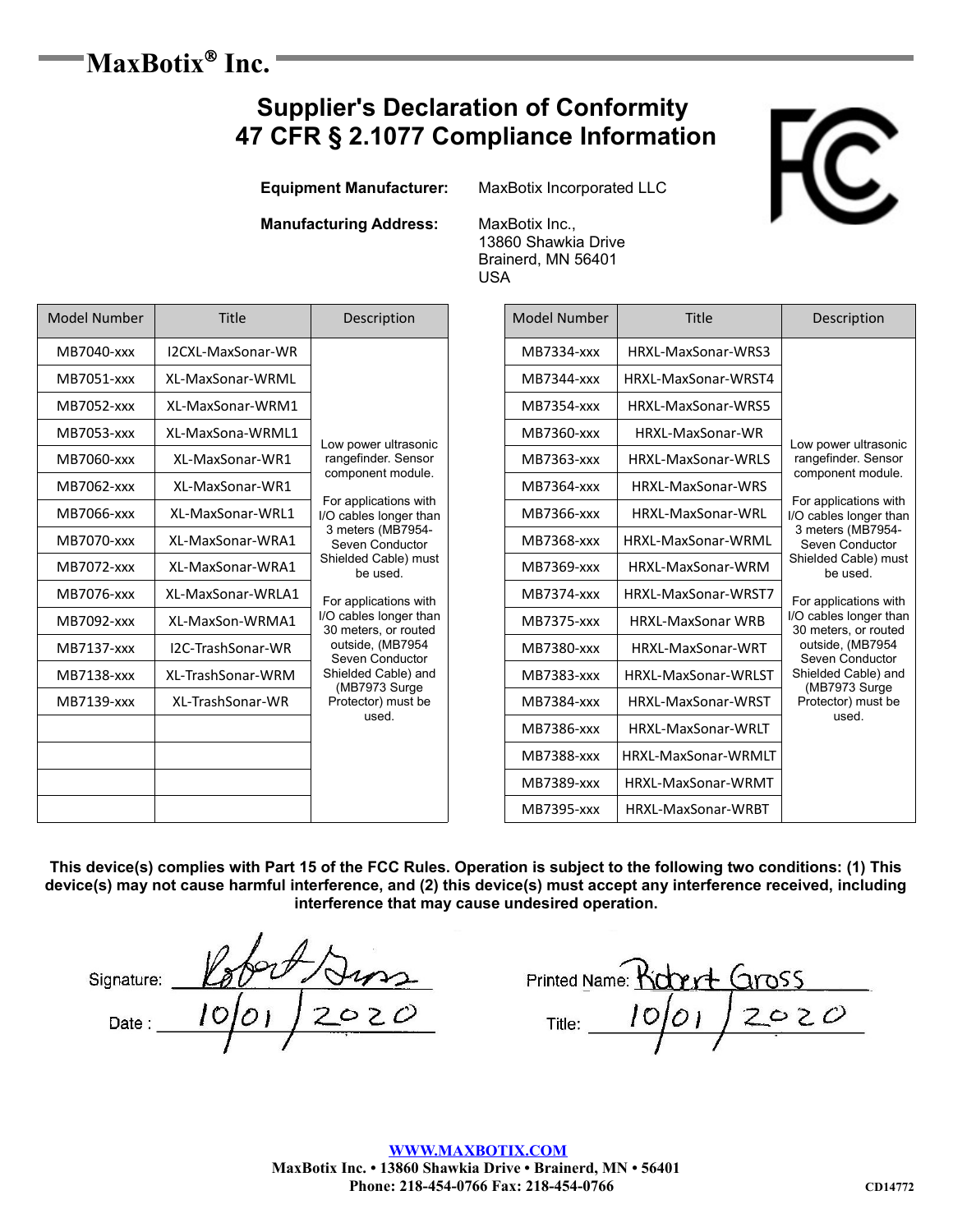### MaxBotix<sup>®</sup> Inc.  **Inc.**

## **Supplier's Declaration of Conformity 47 CFR § 2.1077 Compliance Information**

**Equipment Manufacturer:** MaxBotix Incorporated LLC

**Manufacturing Address:** MaxBotix Inc.,

13860 Shawkia Drive Brainerd, MN 56401 USA

| Model Number | Title                | Description                                                                                                                                                                                                                                                                                                          | <b>Model Number</b> | Title               |                          |                     |                     |                   |  |
|--------------|----------------------|----------------------------------------------------------------------------------------------------------------------------------------------------------------------------------------------------------------------------------------------------------------------------------------------------------------------|---------------------|---------------------|--------------------------|---------------------|---------------------|-------------------|--|
| MB7460-xxx   | 4-20HR-MaxSonar-WR   |                                                                                                                                                                                                                                                                                                                      |                     |                     |                          |                     | MB7534-xxx          | SCXL-MaxSonar-WRS |  |
| MB7469-xxx   | 4-20HR-MaxSonar-WRM  |                                                                                                                                                                                                                                                                                                                      |                     | <b>MB7544-xxx</b>   | SCXL-MaxSonar-WRST4      |                     |                     |                   |  |
| MB7480-xxx   | 4-20HR-MaxSonar-WRI  |                                                                                                                                                                                                                                                                                                                      |                     | MB7554-xxx          | SCXL-MaxSonar-WRS5       |                     |                     |                   |  |
| MB7489-xxx   | 4-20HR-MaxSonar-WRMI | Low power ultrasonic                                                                                                                                                                                                                                                                                                 | MB7560-xxx          | SCXL-MaxSonar-WR    | Low power ultras         |                     |                     |                   |  |
| MB7760-xxx   | 4-20SC-MaxSonar-WR   | rangefinder. Sensor                                                                                                                                                                                                                                                                                                  | MB7563-xxx          | SCXL-MaxSonar-WRLS  |                          |                     |                     |                   |  |
| MB7769-xxx   | 4-20SC-MaxSonar-WRM  | component module.                                                                                                                                                                                                                                                                                                    | MB7564-xxx          | SCXL-MaxSonar-WRS   | For applications         |                     |                     |                   |  |
| MB7780-xxx   | 4-20SC-MaxSonar-WRI  | For applications with<br>I/O cables longer than<br>3 meters (MB7954-<br>Seven Conductor<br>Shielded Cable) must<br>be used.<br>For applications with<br>I/O cables longer than<br>30 meters, or routed<br>outside, (MB7954<br>Seven Conductor<br>Shielded Cable) and<br>(MB7973 Surge<br>Protector) must be<br>used. | MB7566-xxx          | SCXL-MaxSonar-WRL   | I/O cables longer        |                     |                     |                   |  |
| MB7789-xxx   | 4-20SC-MaxSonar-WRMI |                                                                                                                                                                                                                                                                                                                      | MB7568-xxx          | SCXL-MaxSonar-WRML  |                          |                     |                     |                   |  |
|              |                      |                                                                                                                                                                                                                                                                                                                      | MB7569-xxx          | SCXL-MaxSonar-WRM   | Shielded Cable) r        |                     |                     |                   |  |
|              |                      |                                                                                                                                                                                                                                                                                                                      |                     |                     |                          | MB7574-xxx          | SCXL-MaxSonar-WRST7 |                   |  |
|              |                      |                                                                                                                                                                                                                                                                                                                      |                     | <b>MB7575-xxx</b>   | <b>SCXL-MaxSonar WRB</b> | I/O cables longer   |                     |                   |  |
|              |                      |                                                                                                                                                                                                                                                                                                                      | MB7580-xxx          | SCXL-MaxSonar-WRT   |                          |                     |                     |                   |  |
|              |                      |                                                                                                                                                                                                                                                                                                                      | MB7583-xxx          | SCXL-MaxSonar-WRLST |                          |                     |                     |                   |  |
|              |                      |                                                                                                                                                                                                                                                                                                                      | MB7584-xxx          | SCXL-MaxSonar-WRST  |                          |                     |                     |                   |  |
|              |                      |                                                                                                                                                                                                                                                                                                                      | MB7586-xxx          | SCXL-MaxSonar-WRLT  |                          |                     |                     |                   |  |
|              |                      |                                                                                                                                                                                                                                                                                                                      |                     |                     | MB 7588-xxx              | SCXL-MaxSonar-WRMLT |                     |                   |  |
|              |                      |                                                                                                                                                                                                                                                                                                                      |                     |                     | MB7589-xxx               | SCXL-MaxSonar-WRMT  |                     |                   |  |
|              |                      |                                                                                                                                                                                                                                                                                                                      | <b>MB7595-xxx</b>   | SCXL-MaxSonar-WRBT  |                          |                     |                     |                   |  |

| Model Number<br><b>Title</b>                                        |                          | Description                                     |  |  |  |
|---------------------------------------------------------------------|--------------------------|-------------------------------------------------|--|--|--|
| MB7534-xxx                                                          | SCXI-MaxSonar-WRS        |                                                 |  |  |  |
| MB7544-xxx                                                          | SCXI-MaxSonar-WRST4      |                                                 |  |  |  |
| MB7554-xxx                                                          | SCXL-MaxSonar-WRS5       |                                                 |  |  |  |
| MB7560-xxx                                                          | SCXI-MaxSonar-WR         | Low power ultrasonic                            |  |  |  |
| MB7563-xxx                                                          | SCXI-MaxSonar-WRLS       | rangefinder. Sensor                             |  |  |  |
| MB7564-xxx                                                          | SCXI-MaxSonar-WRS        | component module.                               |  |  |  |
| MB7566-xxx                                                          | SCXI-MaxSonar-WRI        | For applications with<br>I/O cables longer than |  |  |  |
| SCXI-MaxSonar-WRMI<br>MB7568-xxx<br>MB7569-xxx<br>SCXI-MaxSonar-WRM |                          | 3 meters (MB7954-<br>Seven Conductor            |  |  |  |
|                                                                     |                          | Shielded Cable) must<br>be used.                |  |  |  |
| MB7574-xxx                                                          | SCXI-MaxSonar-WRST7      | For applications with                           |  |  |  |
| MB7575-xxx                                                          | <b>SCXI-MaxSonar WRB</b> | I/O cables longer than<br>30 meters, or routed  |  |  |  |
| MB7580-xxx                                                          | SCXL-MaxSonar-WRT        | outside, (MB7954<br>Seven Conductor             |  |  |  |
| MB7583-xxx                                                          | SCXI-MaxSonar-WRLST      | Shielded Cable) and<br>(MB7973 Surge            |  |  |  |
| MB7584-xxx                                                          | SCXL-MaxSonar-WRST       | Protector) must be                              |  |  |  |
| MB7586-xxx                                                          | SCXL-MaxSonar-WRLT       | used                                            |  |  |  |
| <b>MB 7588-xxx</b>                                                  | SCXI-MaxSonar-WRMIT      |                                                 |  |  |  |
| MB7589-xxx                                                          | SCXL-MaxSonar-WRMT       |                                                 |  |  |  |
| MB7595-xxx                                                          | SCXI-MaxSonar-WRBT       |                                                 |  |  |  |

**This device(s) complies with Part 15 of the FCC Rules. Operation is subject to the following two conditions: (1) This device(s) may not cause harmful interference, and (2) this device(s) must accept any interference received, including interference that may cause undesired operation.**

Signature: \_\_\_\_\_\_\_\_\_\_\_\_\_\_\_\_\_\_\_\_\_\_\_\_\_\_\_\_\_ Printed Name: \_\_\_\_\_\_\_\_\_\_\_\_\_\_\_\_\_\_\_\_\_\_\_\_\_\_

Date:  $10012020$  Title:  $1001200$